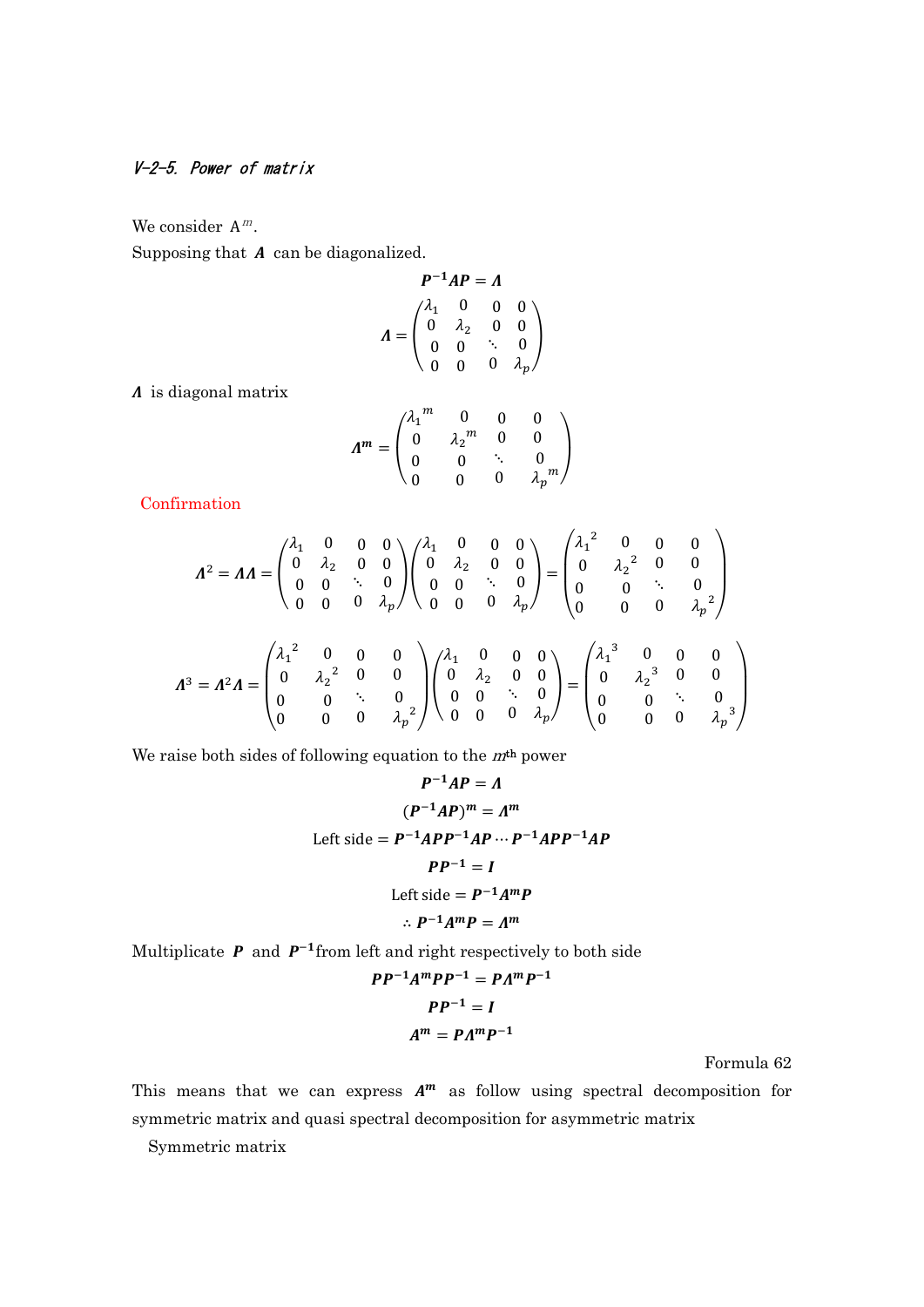$$
Am = \lambda_1m P_1 P_1T + \lambda_2m P_2 P_2T + \cdots \lambda_pm P_p P_pT
$$
  

$$
P_i
$$
: eigen vector  

$$
\therefore P^{-1} = PT
$$

asymmetric matrix

$$
A^{m} = \lambda_{1} {}^{m} P_{1} P^{-1} + \lambda_{2} {}^{m} P_{2} P^{-1} + \cdots \lambda_{p} {}^{m} P_{p} P^{-1}
$$
  
\n
$$
P_{1} = \begin{pmatrix} p_{11} & 0 & \cdots & 0 \\ p_{21} & 0 & \cdots & 0 \\ \vdots & \vdots & \ddots & \vdots \\ p_{n1} & 0 & \cdots & 0 \end{pmatrix}, \quad P_{2} = \begin{pmatrix} 0 & p_{12} & \cdots & 0 \\ 0 & p_{22} & \cdots & 0 \\ \vdots & \vdots & \ddots & \vdots \\ 0 & p_{n2} & \cdots & 0 \end{pmatrix}, \cdots, \quad P_{p} = \begin{pmatrix} 0 & 0 & \cdots & p_{1n} \\ 0 & 0 & \cdots & p_{2n} \\ \vdots & \vdots & \ddots & \vdots \\ 0 & 0 & \cdots & p_{nn} \end{pmatrix}
$$

Example (diagonalization of this example is calculated in V-2-2 Diagonalization)

$$
A = \begin{pmatrix} 8 & 5 & 7 \\ -1 & 2 & -1 \\ -3 & -3 & -2 \end{pmatrix}
$$
  

$$
P = \begin{pmatrix} -1 & 3 & -1 \\ 1 & -1 & 0 \\ 0 & -1 & 1 \end{pmatrix}
$$
  

$$
P^{-1} = \begin{pmatrix} 1 & 2 & 1 \\ 1 & 1 & 1 \\ 1 & 1 & 2 \end{pmatrix}
$$

Diagonalization

$$
P^{-1}AP = \begin{pmatrix} 1 & 2 & 1 \\ 1 & 1 & 1 \\ 1 & 1 & 2 \end{pmatrix} \begin{pmatrix} 8 & 5 & 7 \\ -1 & 2 & -1 \\ -3 & -3 & -2 \end{pmatrix} \begin{pmatrix} -1 & 3 & -1 \\ 1 & -1 & 0 \\ 0 & -1 & 1 \end{pmatrix} = \begin{pmatrix} 3 & 0 & 0 \\ 0 & 4 & 0 \\ 0 & 0 & 1 \end{pmatrix}
$$

$$
P_1 = \begin{pmatrix} -1 & 0 & 0 \\ 1 & 0 & 0 \\ 0 & 0 & 0 \end{pmatrix}, \qquad P_2 = \begin{pmatrix} 0 & 3 & 0 \\ 0 & -1 & 0 \\ 0 & -1 & 0 \end{pmatrix}, \qquad P_3 = \begin{pmatrix} 0 & 0 & -1 \\ 0 & 0 & 0 \\ 0 & 0 & 1 \end{pmatrix}
$$

$$
P = P_1 + P_2 + P_3
$$

$$
P_1P^{-1} = \begin{pmatrix} -1 & 0 & 0 \\ 1 & 0 & 0 \\ 0 & 0 & 0 \end{pmatrix} \begin{pmatrix} 1 & 2 & 1 \\ 1 & 1 & 1 \\ 1 & 1 & 2 \end{pmatrix} = \begin{pmatrix} -1 & -2 & -1 \\ 1 & 2 & 1 \\ 0 & 0 & 0 \end{pmatrix}
$$
  
\n
$$
P_2P^{-1} = \begin{pmatrix} 0 & 3 & 0 \\ 0 & -1 & 0 \\ 0 & -1 & 0 \end{pmatrix} \begin{pmatrix} 1 & 2 & 1 \\ 1 & 1 & 1 \\ 1 & 1 & 2 \end{pmatrix} = \begin{pmatrix} 3 & 3 & 3 \\ -1 & -1 & -1 \\ -1 & -1 & -1 \end{pmatrix}
$$
  
\n
$$
P_3P^{-1} = \begin{pmatrix} 0 & 0 & -1 \\ 0 & 0 & 0 \\ 0 & 0 & 1 \end{pmatrix} \begin{pmatrix} 1 & 2 & 1 \\ 1 & 1 & 1 \\ 1 & 1 & 2 \end{pmatrix} = \begin{pmatrix} -1 & -1 & -2 \\ 0 & 0 & 0 \\ 1 & 1 & 2 \end{pmatrix}
$$
  
\n
$$
A^2 = 3^2 \begin{pmatrix} -1 & -2 & -1 \\ 1 & 2 & 1 \\ 0 & 0 & 0 \end{pmatrix} + 4^2 \begin{pmatrix} 3 & 3 & 3 \\ -1 & -1 & -1 \\ -1 & -1 & -1 \end{pmatrix} + 1^2 \begin{pmatrix} -1 & -1 & -2 \\ 0 & 0 & 0 \\ 1 & 1 & 2 \end{pmatrix}
$$
  
\n
$$
= \begin{pmatrix} -9 + 48 - 1 & -18 + 48 - 1 & -9 + 48 - 2 \\ 9 - 16 + 0 & 18 - 16 + 0 & 9 - 16 + 0 \\ 0 - 16 + 1 & 0 - 16 + 2 \end{pmatrix}
$$